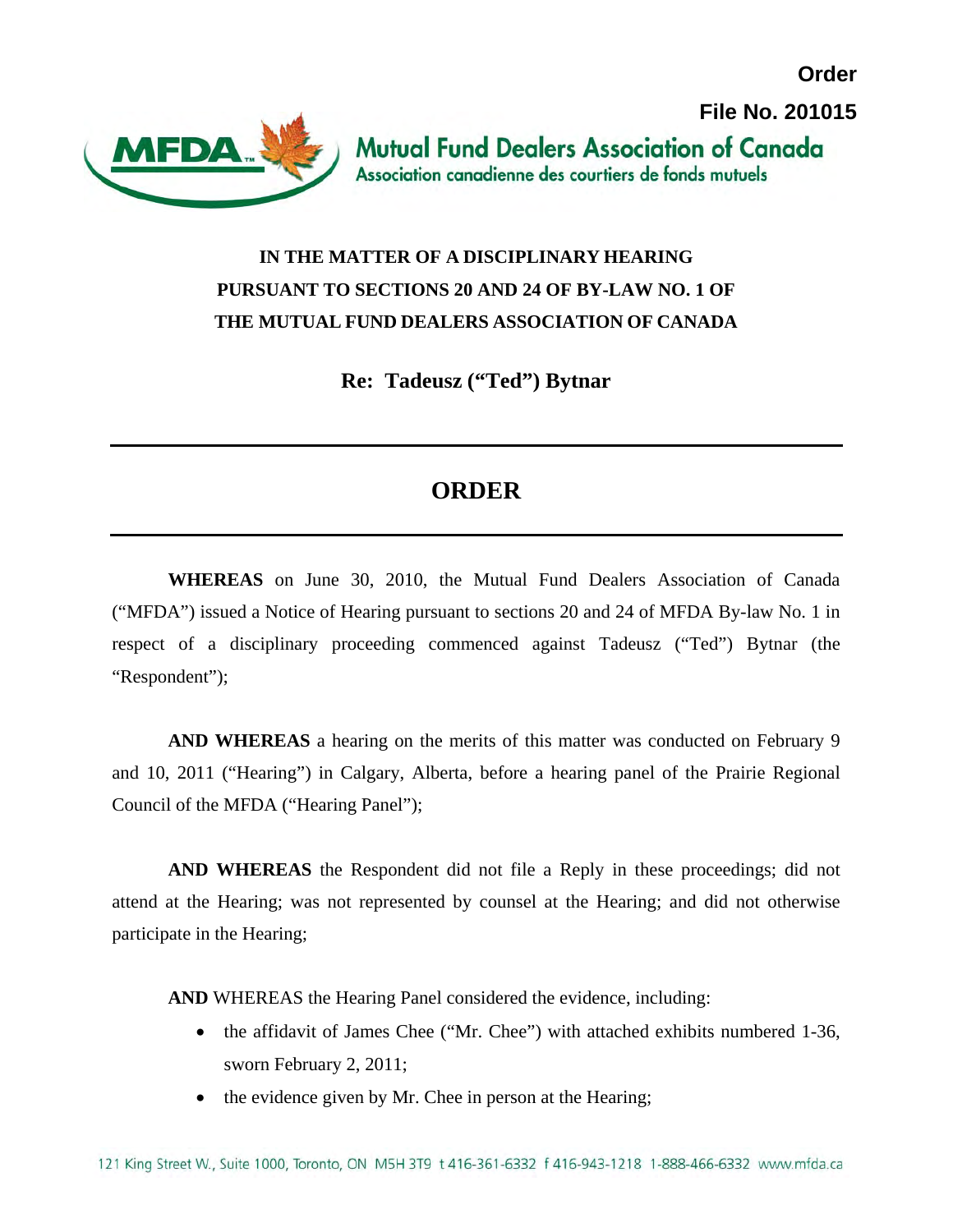- other affidavits and materials filed and marked as exhibits at the Hearing; and
- the written and oral submissions of Staff of the MFDA.

**AND WHEREAS** the Hearing Panel finds that the Respondent:

- (i) in 2003 and 2005, the Respondent engaged in securities related business that was not carried on for the account of the Member and through the facilities of the Member by selling, referring, or facilitating the sale of an investment product that was not approved for sale by the Member to four individuals, two of whom were clients of the Member, contrary to MFDA Rules 1.1.1, 2.4.2 and 2.1.1;
- (ii) in 2003 and 2005, the Respondent engaged in a dual occupation that was not disclosed to and approved by the Member by selling, referring or facilitating the sale of an investment product to four individuals, two of whom were clients of the Member, contrary to MFDA Rules 1.2.1(c) and 2.1.1;
- (iii) in 2008 and 2009, the Respondent interfered with the ability of the Member to conduct a reasonable supervisory investigation of the Respondent's conduct by providing false and misleading responses to the Member in the course of its investigation, contrary to MFDA Rules 1.1.2 and 2.5.1, and 2.1.1; and
- (iv) commencing August 2009, by failing to comply with a request by MFDA Staff that he provide copies of bank statements for the material time under investigation, the Respondent failed to cooperate with an MFDA investigation, contrary to section 22.1 of MFDA By-law No. 1.

## **IT IS HEREBY ORDERED THAT:**

- 1. The Respondent is permanently prohibited from conducting securities related business in any capacity while in the employ of or associated with any MFDA Member, pursuant to s. 24.1.1(e) of MFDA By-Law No. 1;
- 2. The Respondent shall pay a fine in the amount of :
	- (i) \$50,000 for failure to cooperate with an MFDA investigation;
	- (ii) \$90,000 for securities related business outside the Member/ undisclosed dual